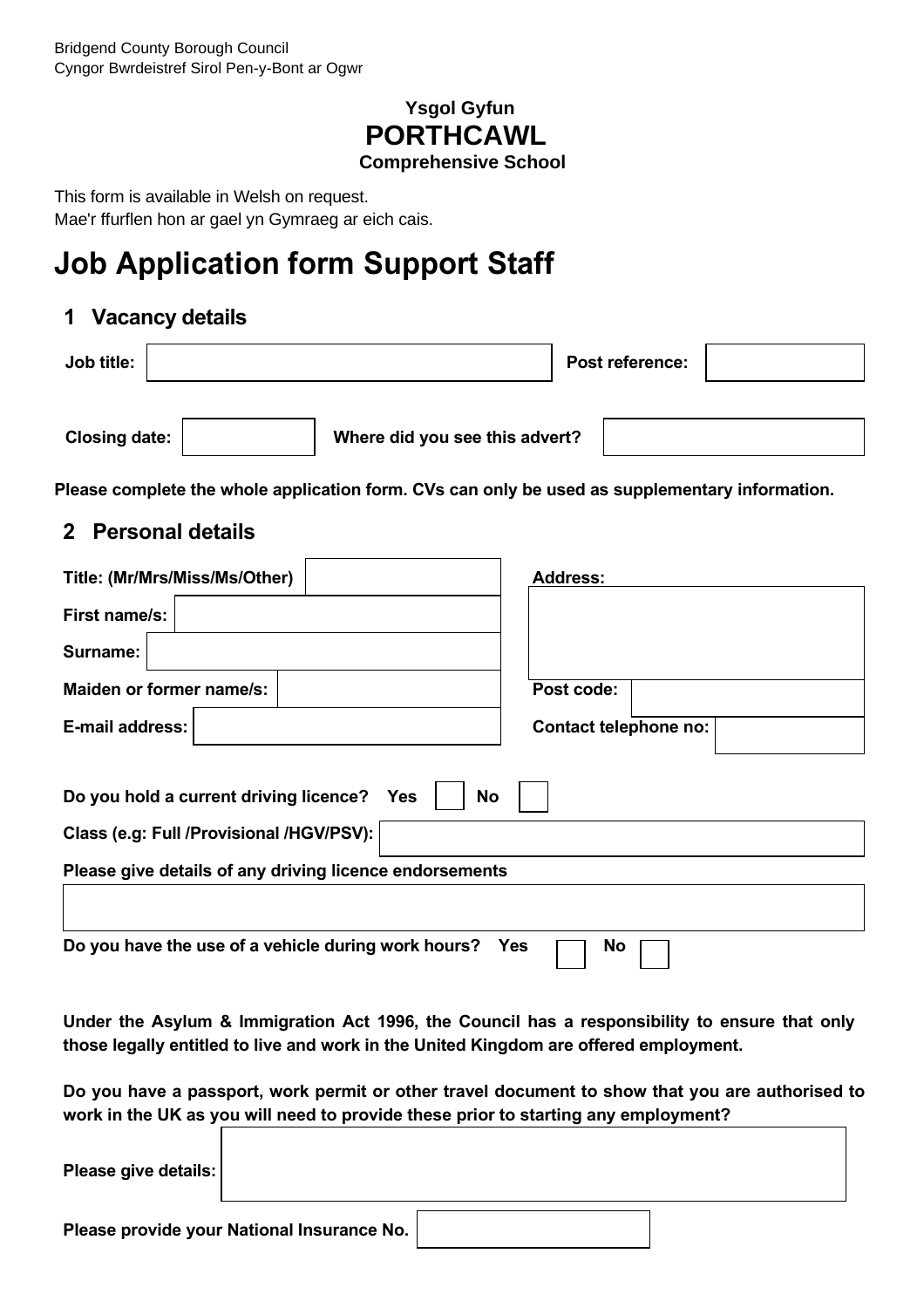## **3 Current and past employment**

**Please provide details of your current and previous employment starting with your most recent, including any periods of unemployment. This can include unpaid or voluntary work which you may have undertaken. Please continue on a separate sheet if necessary.** 

| <b>Dates</b><br>Mnth/Yr | Job title, salary and benefits.<br>Name and address of employer | <b>Reason for leaving</b> |
|-------------------------|-----------------------------------------------------------------|---------------------------|
|                         |                                                                 |                           |
|                         |                                                                 |                           |
|                         |                                                                 |                           |
|                         |                                                                 |                           |
|                         |                                                                 |                           |
|                         |                                                                 |                           |
|                         |                                                                 |                           |
|                         |                                                                 |                           |
|                         |                                                                 |                           |
|                         |                                                                 |                           |
|                         |                                                                 |                           |
|                         |                                                                 |                           |
|                         |                                                                 |                           |
|                         |                                                                 |                           |
|                         |                                                                 |                           |
|                         |                                                                 |                           |

**Notice required for current post?**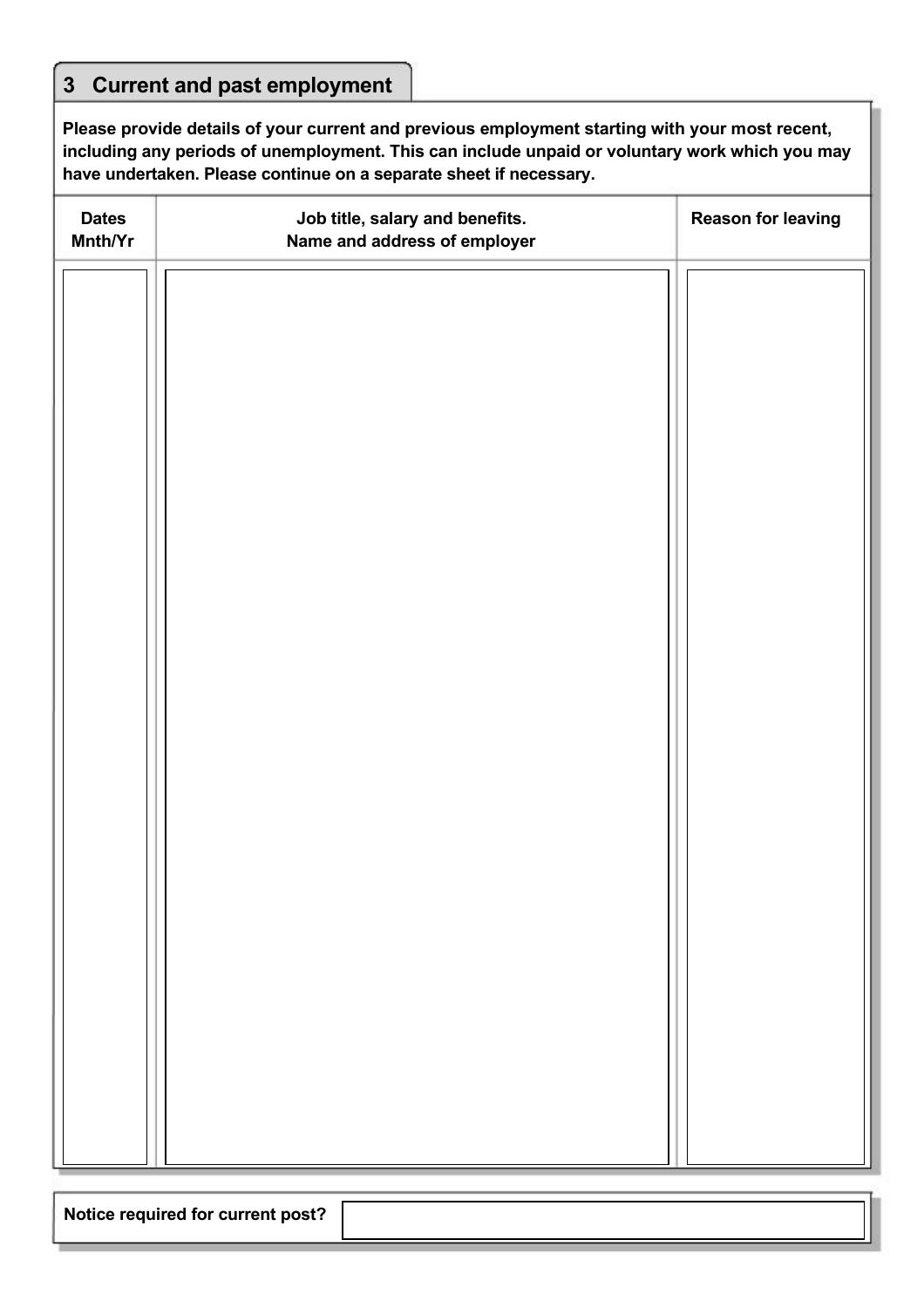# **4 Education and Training**

**Please provide details of your education and training irrespective of whether qualifications have been gained.** 

| <b>Secondary Education</b>              |                               |      |                                   |
|-----------------------------------------|-------------------------------|------|-----------------------------------|
| <b>School/College/Training Provider</b> | <b>Subject Qualifications</b> | Year | <b>Grades where</b><br>applicable |
|                                         |                               |      |                                   |
|                                         |                               |      |                                   |
|                                         |                               |      |                                   |
|                                         |                               |      |                                   |
|                                         |                               |      |                                   |

| <b>Higher Education</b>                 |                               |      |                                   |
|-----------------------------------------|-------------------------------|------|-----------------------------------|
| <b>School/College/Training Provider</b> | <b>Subject Qualifications</b> | Year | <b>Grades where</b><br>applicable |
|                                         |                               |      |                                   |
|                                         |                               |      |                                   |
|                                         |                               |      |                                   |
|                                         |                               |      |                                   |

| <b>Professional Membership</b>                                                              |                             |      |                             |  |  |
|---------------------------------------------------------------------------------------------|-----------------------------|------|-----------------------------|--|--|
| Please provide details of any membership of a professional body including membership number |                             |      |                             |  |  |
| <b>Professional body/Training Provider</b>                                                  | <b>Qualifications/Grade</b> | Year | Level of<br> membership/No. |  |  |
|                                                                                             |                             |      |                             |  |  |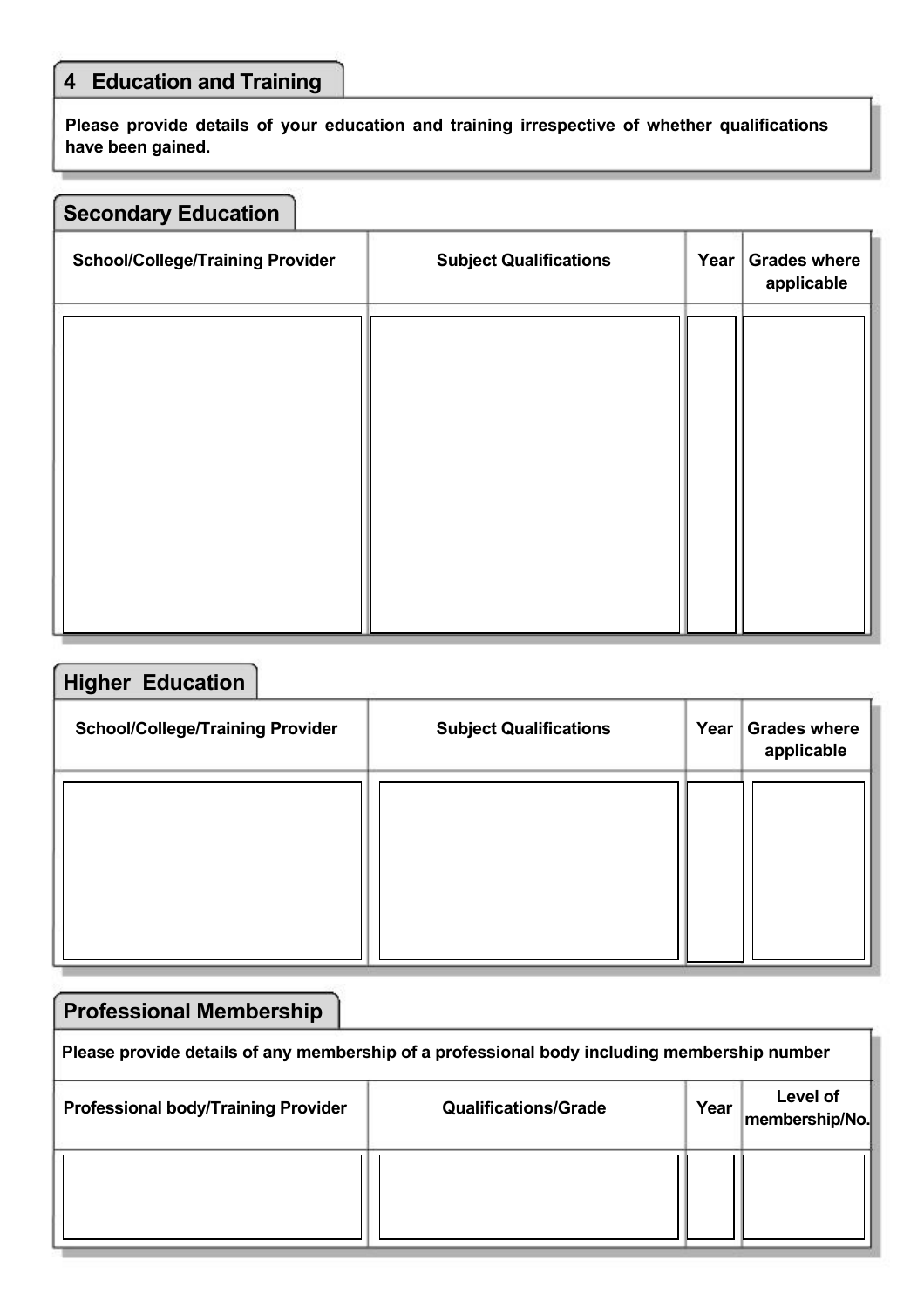### **5. Additional information**

**Please state clearly your reasons for applying and explain how your experience, skills and knowledge meet the requirements of the person specification provided. Please also include any additional information such as relevant interests, hobbies, or voluntary work in support of your application.** 

**(If necessary please attach separate continuation sheets and label clearly with your name and the post reference number)**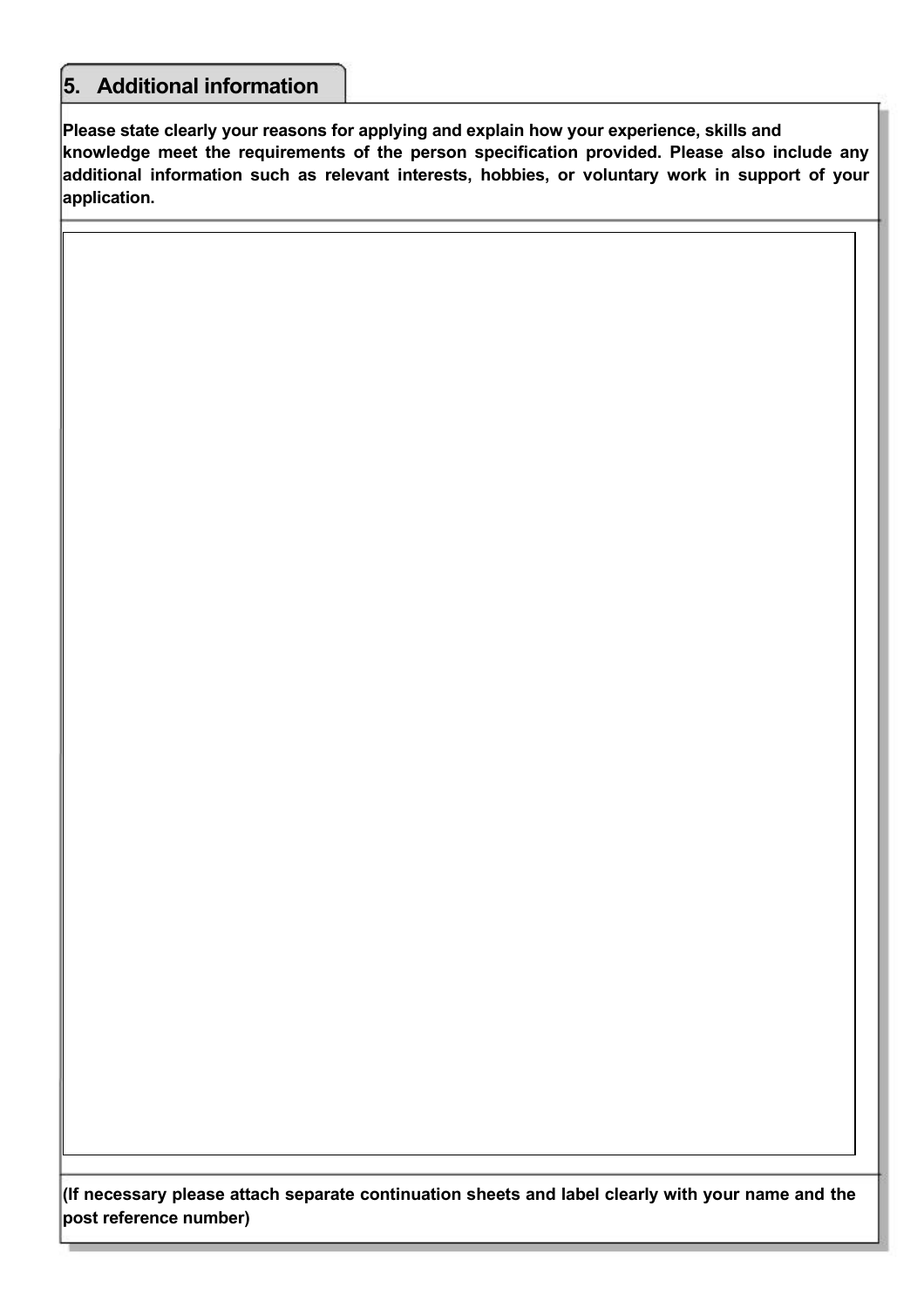#### **6 References**

**Please provide details of your current/most recent employer and also your previous employer who can provide information to support your application (for internal candidates this should be your current line manager). Where you have not been previously employed, give the name of a person of professional standing but not a relative. If you are a recent school/college leaver, give the details of your headteacher/tutor. Delete each box heading as appropriate.** 

# **Current / most recent employer 1. Referee contact name: Address: Post code: Contact telephone no: Email address:**

### **Previous employer / Person of professional standing / Headteacher / Tutor**

| 2. Referee contact name: |  |  |  |  |
|--------------------------|--|--|--|--|
| <b>Address:</b>          |  |  |  |  |
| Post code:               |  |  |  |  |
| Contact telephone no:    |  |  |  |  |
| <b>Email address:</b>    |  |  |  |  |

**We will contact your referees if you are shortlisted for interview. Are you happy for us to contact your current employer prior to interview? Yes No**

### **7 Supplementary Information**

**The Rehabilitation of Offenders Act 1974 makes it illegal for employers to discriminate against ex-offenders on the grounds of 'spent' convictions. Spent convictions are where the person convicted of a criminal offence has completed an appropriate period of rehabilitation. However the Rehabilitation of Offenders Act 1974 (Exemptions) Order 1975 as amended excludes the provisions of the Act from certain types of employment. For these types of employment (those involved with children and vulnerable adults) you must not withhold information about spent convictions. Where the job you are applying for requires full disclosure, this will be highlighted in your job pack and you will be required to provide further details with this form.**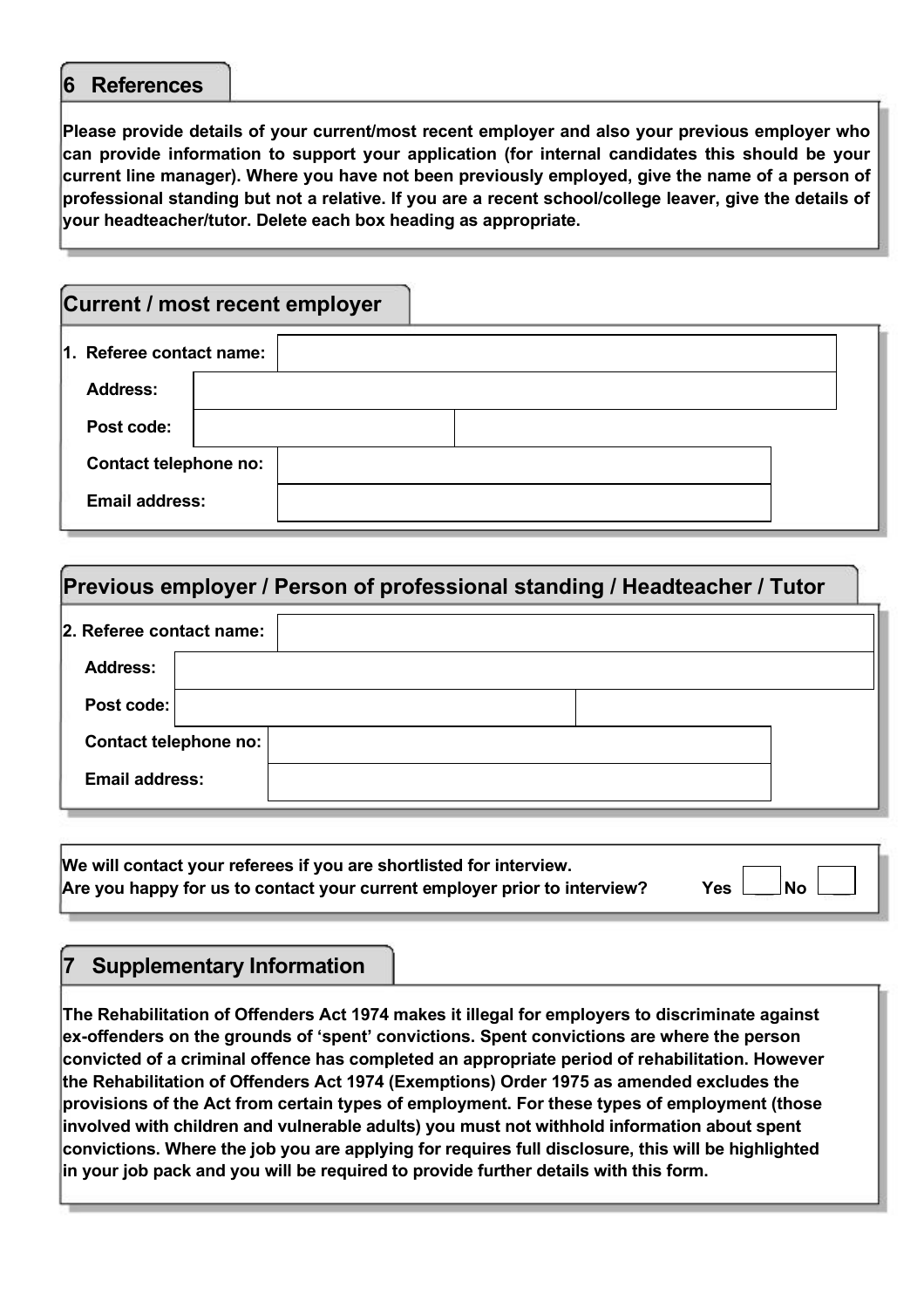| <b>Supplementary Information continued</b><br>$\mathbf{7}$                                                                                                                                          |  |  |  |  |  |
|-----------------------------------------------------------------------------------------------------------------------------------------------------------------------------------------------------|--|--|--|--|--|
| Have you been convicted of any criminal offence or been subject to a caution, reprimand,<br><b>Yes</b><br><b>No</b><br>conviction, final warning or disciplinary action?                            |  |  |  |  |  |
| If yes, please provide full details                                                                                                                                                                 |  |  |  |  |  |
|                                                                                                                                                                                                     |  |  |  |  |  |
| If you are related to, or have a close personal association or close personal connection outside<br>work, with any councillor or council employee, please provide their name and your relationship. |  |  |  |  |  |
| Canvassing, directly or indirectly will disqualify your application, or if appointed could result in<br>instant dismissal or disciplinary action.                                                   |  |  |  |  |  |

| Under the Working Time Regulations the council must monitor the hours worked by its<br>employees. Will Bridgend County Borough Council be your only employer?  Yes | <b>No</b> |  |
|--------------------------------------------------------------------------------------------------------------------------------------------------------------------|-----------|--|
| If no, please give details                                                                                                                                         |           |  |

#### **8 Declaration**

**The information you have provided on this form is subject to the Data Protection Act 1998. It will be held by the council for recruitment purposes. If you are appointed, this information will be retained for the duration of your employment with the council and may be shared with other directorates within the council.** 

I acknowledge that if I am successful in obtaining this appointment and the information I have provided is later discovered to be incorrect, any offer of employment or appointment may be withdrawn or terminated. I declare that the information given in this application is complete and true.

I have not canvassed (either directly or indirectly) any councillor or employee of Bridgend County Borough Council and will not do so.

**Signed: Date:**

**Please return your completed application form and any additional information to: Headteacher, Porthcawl Comprehensive School, 52 Park Avenue, Porthcawl CF36 3ES or by email to: porthcawlcs.officemanager@bridgend.gov.uk** 

**Thank you for applying to join Bridgend County Borough Council.**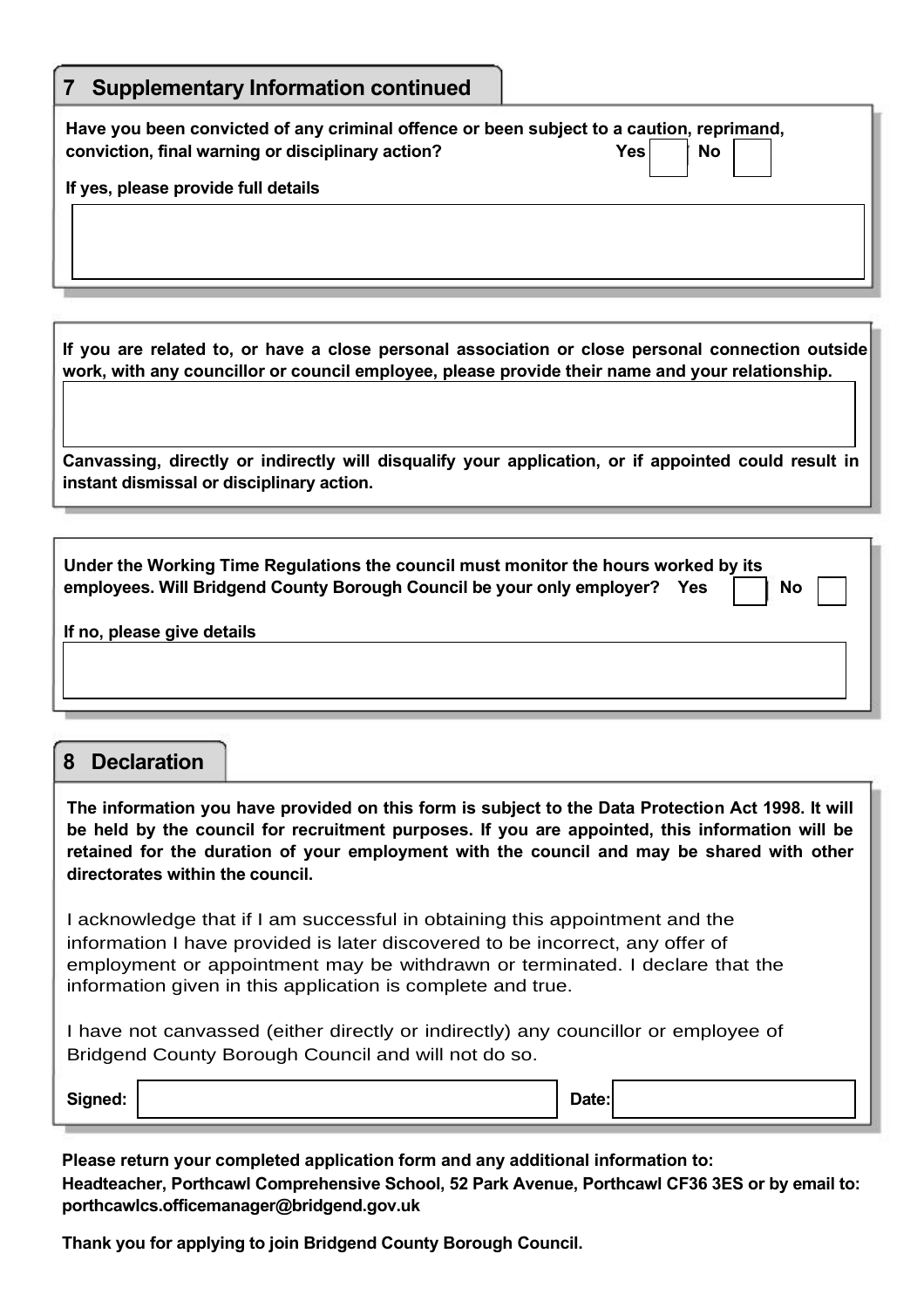### **Ysgol Gyfun PORTHCAWL Comprehensive School**

### **Equal Opportunities in Employment**

| Post applied for:    |  | Post reference: |  |
|----------------------|--|-----------------|--|
| Department:          |  | Directorate:    |  |
| <b>Closing date:</b> |  |                 |  |

**We are committed to promoting equal opportunities and valuing diversity in our workforce. We welcome applications from all sections of the community, regardless of gender, race, religion, belief, language, disability, age, sexual orientation or marital status.To help us to achieve this aim please take the time to complete this section of the form. The information is strictly confidential and will be used for monitoring purposes only. It will not be used in the selection process.** 

**Please note that the information supplied on this form will be held on computer and will therefore be subject to the Data Protection Act 1998.** 

|             | <b>Sex and Age</b> |        |                |  |
|-------------|--------------------|--------|----------------|--|
| <b>Male</b> |                    | Female | Date of Birth: |  |

### **Disability**

**Disability is defined by the Disability Discrimination Act as a physical or mental impairment, which has a substantial and long-term adverse effect on your day-to-day activities.** 

|            |           | Do you consider yourself to be disabled?                                                       | <b>Yes</b> | <b>No</b> |  |
|------------|-----------|------------------------------------------------------------------------------------------------|------------|-----------|--|
|            |           | If 'yes 'please give details if you wish                                                       |            |           |  |
|            |           |                                                                                                |            |           |  |
|            |           |                                                                                                |            |           |  |
|            |           | Do you require any support or adjustments to enable you to take part in the selection process? |            |           |  |
|            |           |                                                                                                |            |           |  |
| <b>Yes</b> | <b>No</b> |                                                                                                |            |           |  |

**Please give details**